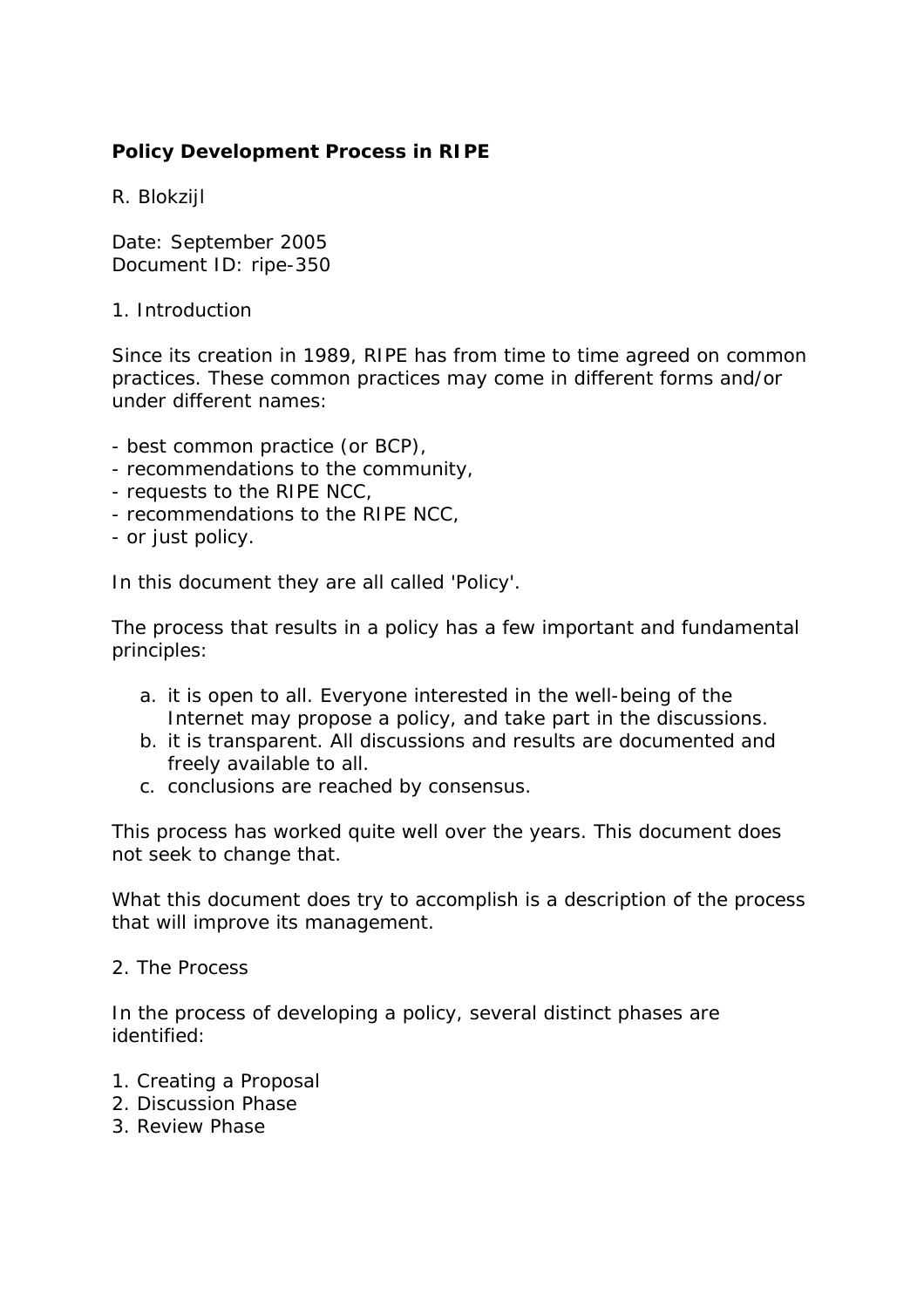#### 4. Concluding Phase

Each of these phases are detailed below.

In the descriptions below, timelines are mentioned. They are proposed deadlines for the various stages. Individual proposals may choose to vary these, however the actual timescales must be documented.

In this process, the RIPE NCC (the RIPE community's secretariat) gives administrative support, such as:

- administering proposals
- publication on relevant web pages
- tracking deadlines

Anyone who wants to draft a policy proposal may seek assistance from the RIPE NCC. The RIPE NCC will provide relevant facts, statistics and an assessment of the work involved in implementation of a proposal. The RIPE NCC will also assist with the drafting of text if its editorial services are required.

The process flow is illustrated in a diagram, attached as Appendix A.

#### 2.1 Creating a Proposal

Discussions may be started by anyone at any time. Participants are welcome to discuss broad ideas as well as make detailed policy proposals. Proposals are made using a Policy Proposal template [TEMPLATE Appendix B].

The template forms a structure for the proposal. It details the reason for the proposal and any perceived consequences of the proposal.

A proposal is usually submitted via the Chair of the relevant RIPE Working Group or via the RIPE Chair.

The RIPE NCC identifies proposals with a number and publishes them in the appropriate section of the relevant working groups web pages.

The page will indicate the version history and status of proposals:

- Open for Discussion;
- Agreed or
- Withdrawn.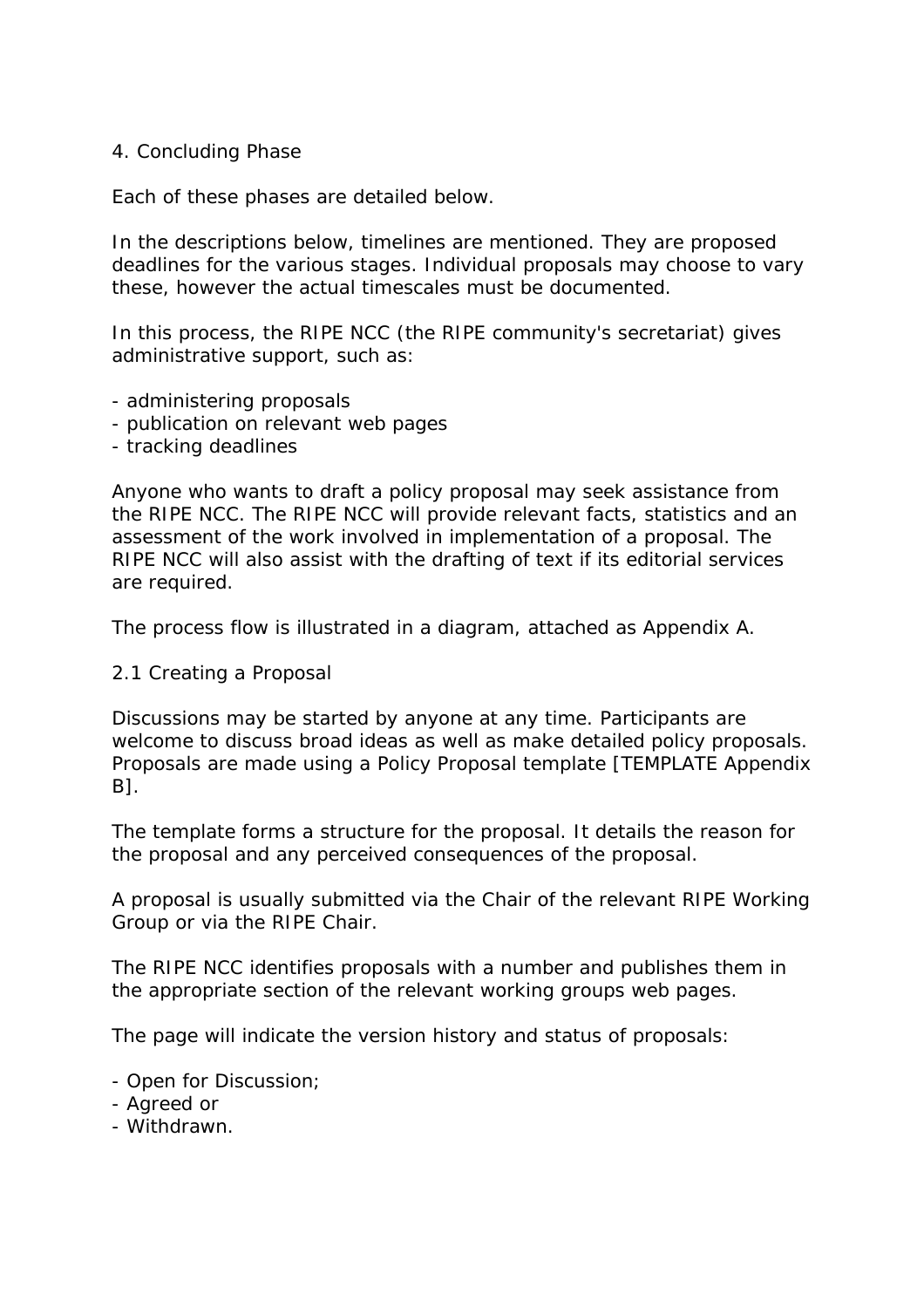The RIPE NCC will also maintain a web page with an overview of all outstanding policy proposals.

### 2.2 Discussion Phase.

Once a proposal has been submitted it will be announced on a dedicated mailing list to which anybody can subscribe: <policyannounce@ripe.net>. This announcement will also indicate where discussion on this proposal will take place. Usually this will be the relevant working group mailing list.

Where discussion leads to an amendment of a proposal, an amended proposal will be published highlighting the changes. If there is significant comment and change suggested there may be multiple iterations of this process. Each published revision of a proposal will contain a history of changes to document this process.

The Working Group chair will set a limited time period for the discussion phase, not ususally less than four weeks.

### 2.3 Review Phase

Following the conclusion of the discussion phase, the RIPE Working Group Chair determines whether the working group has reached consensus. If consensus has not been reached, then the proposer may decide to withdraw the proposal. Alternatively, a new round of discussion and documentation may occur.

The review phase will have a limited time period, but not more than four weeks.

#### 2.4 Concluding Phase

When the RIPE Working Group Chair determines that the working group has reached a consensus, s/he moves the proposal to a Last Call for Comments. The Last Call announcement is posted to the working group mailing list, the Last Call announcements mailing list and Chairs of all working groups. At the end of the Last Call period, the working group chairs will decide together whether a consensus has been achieved.

The last call period will last four weeks.

If a consensus has been achieved, the RIPE NCC will announce the decision of the RIPE Working Group Chairs and implement the policy, if needed.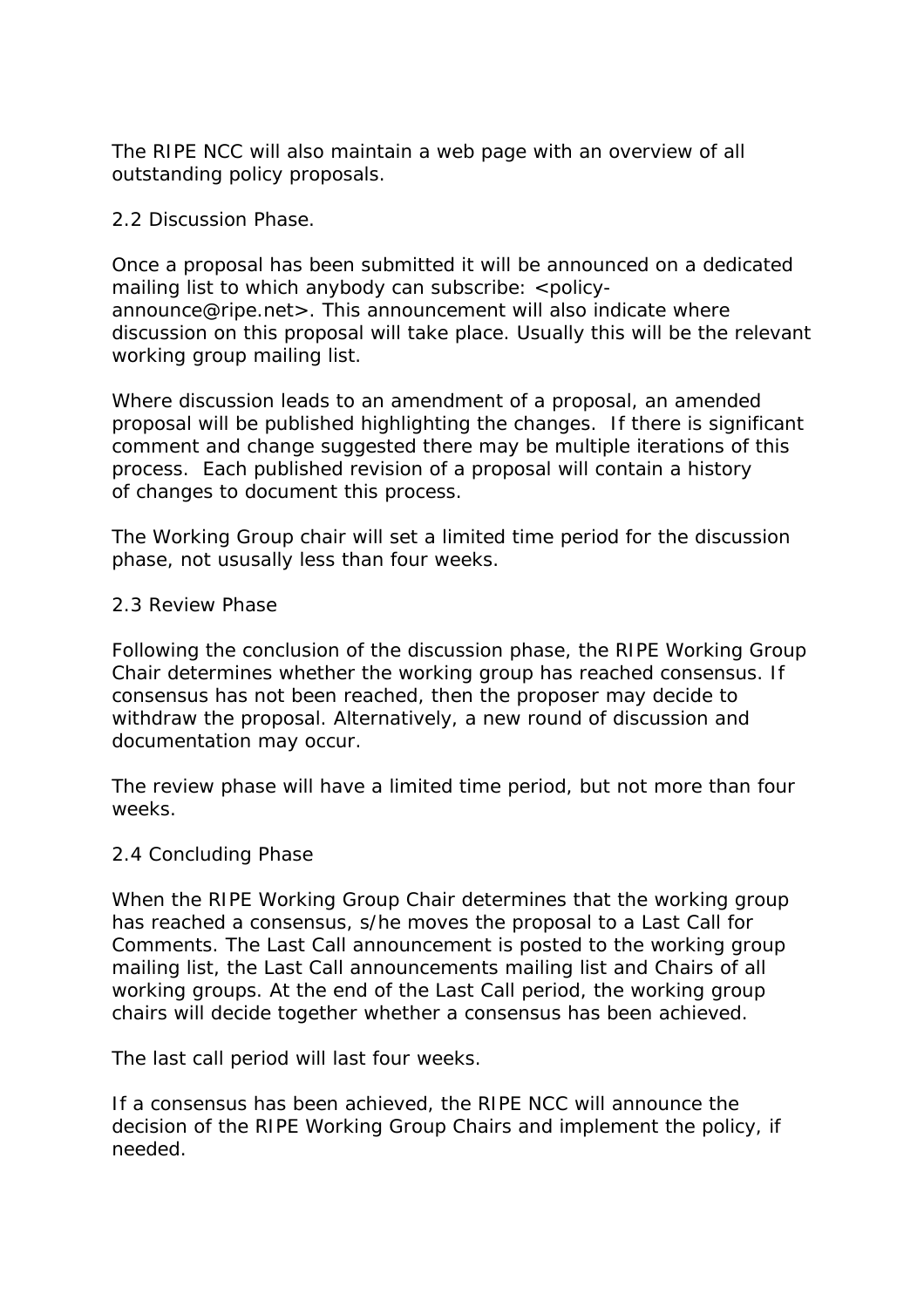If consensus has not been achieved the proposer (or anyone else) is free to return the proposal to the working group for further discussion.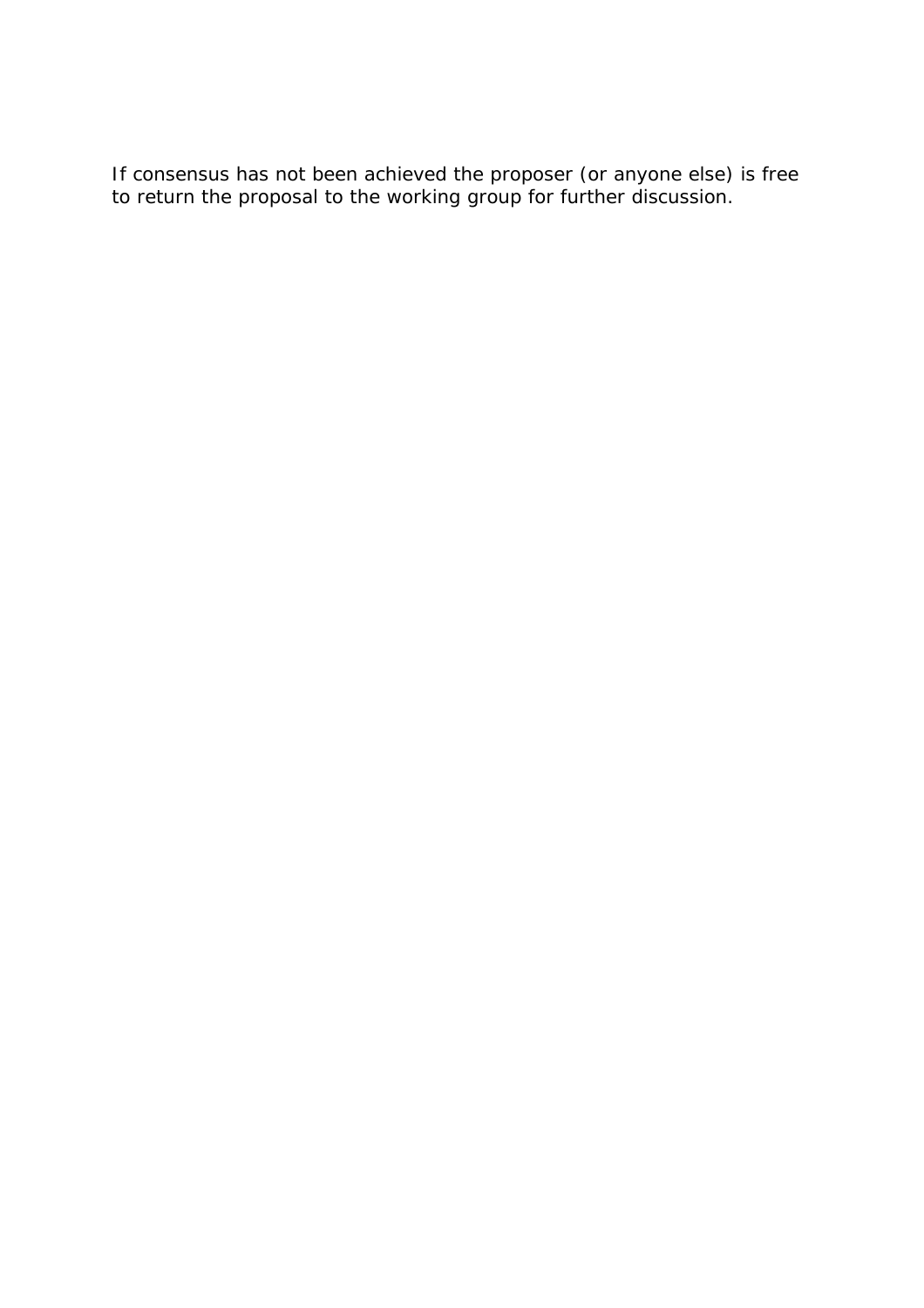# [Diagram Appendix A]